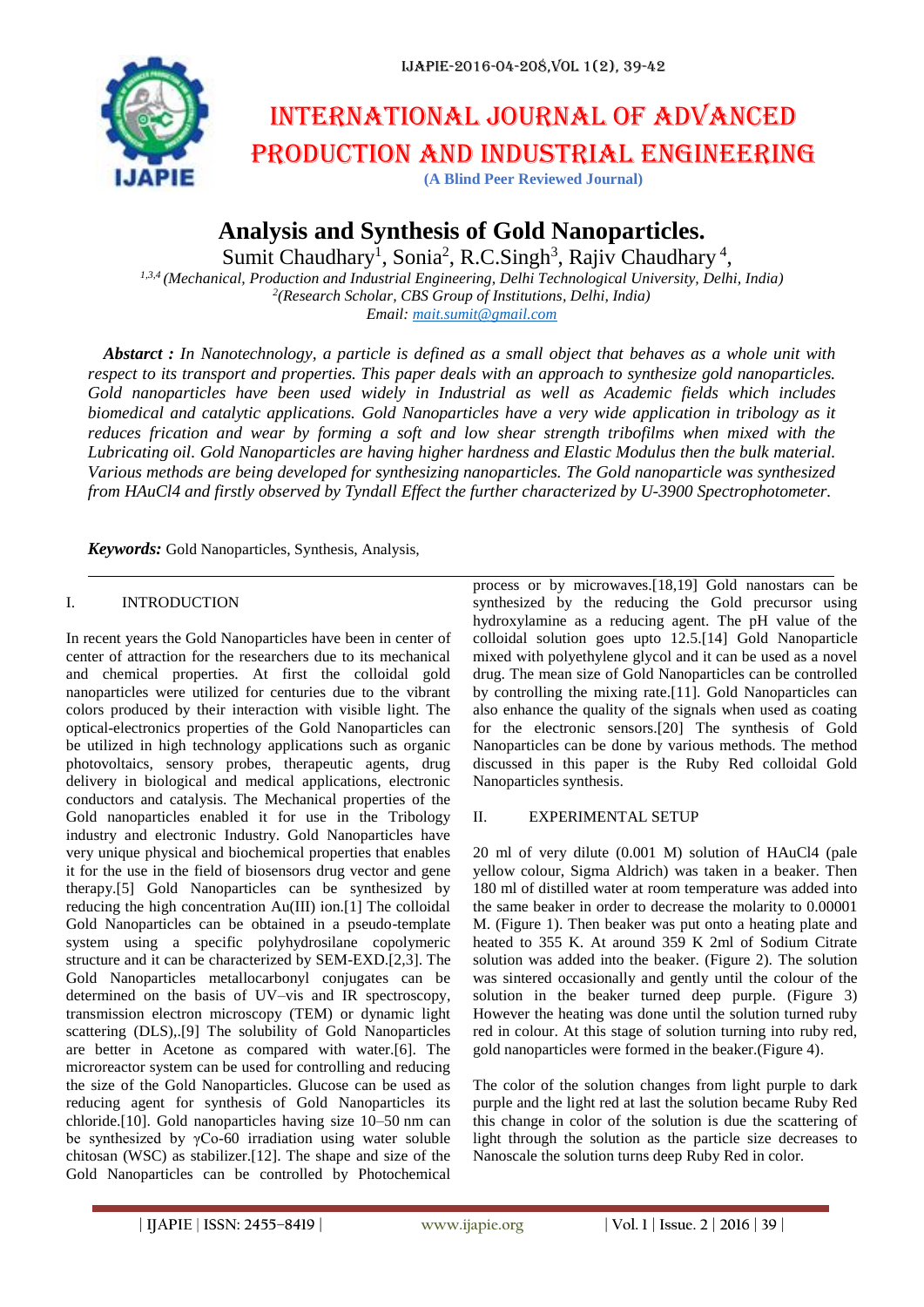

Figure 1: 0.00001 M solution of HAuCl4



Figure 2: Heating of solution on the heating plate



Figure 3: Deep Purple solution



Figure 4: Ruby Red solution

# III OBSERVATIONS AND ANALYSIS

U-3900 Spectrophotometer had been used for the analysis of the sample. The starting wavelength of the U-Spectrophotometer was 900.00 nm the end wave length was 190 nm. The scanning speed for the sample was 600 nm/min. the pitch length was 10.0 nm. Integration method selected was rectangular with sensitivity 1 and threshold 0.010.



Figure 5: Histogram of the Gold Nanoparticles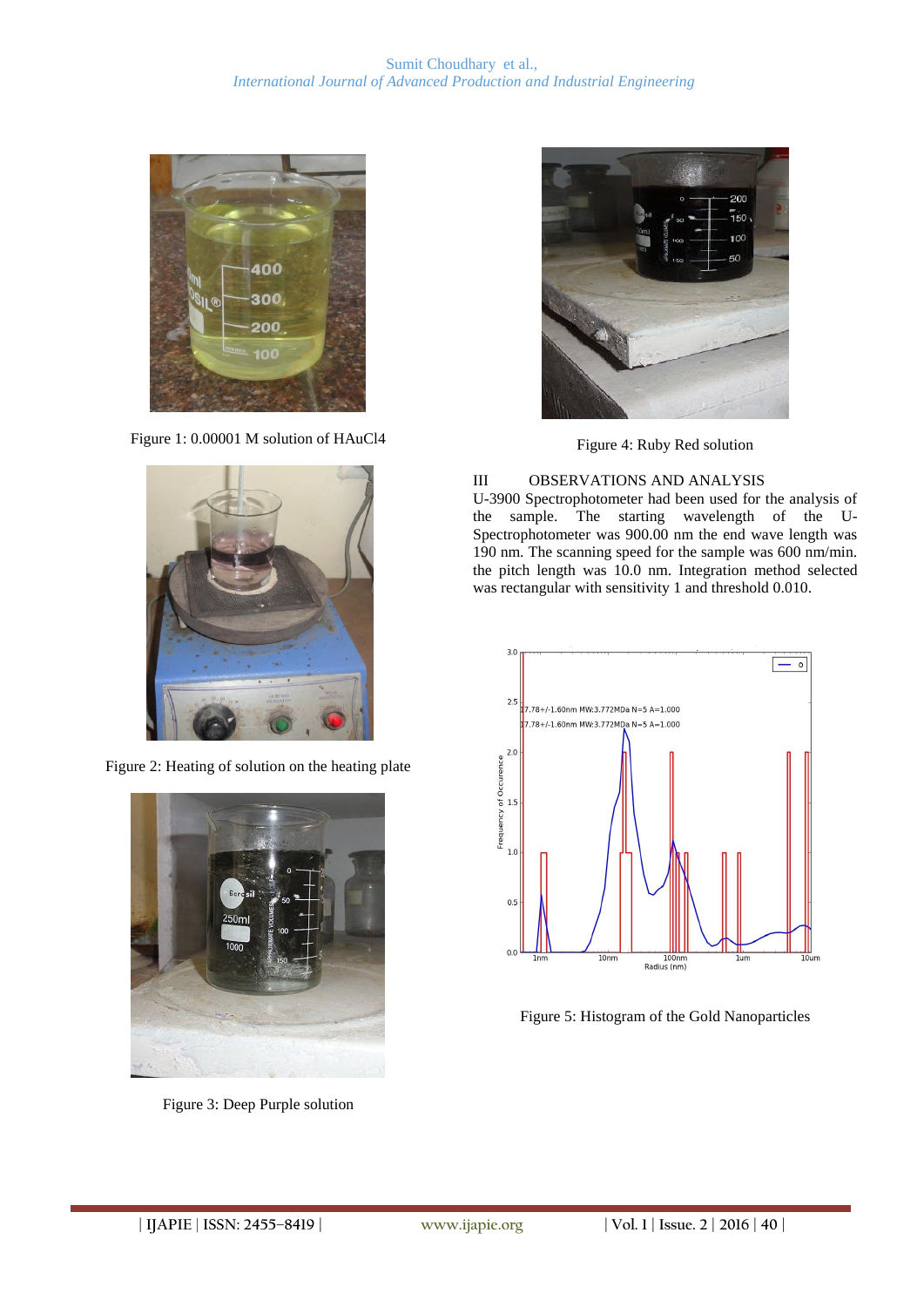

Figure 6: Radius Plot of the Gold Nanoparticles



Figure 7: Radius Distribution of the Gold Nanoparticles

The Histogram of the Gold Nanoparticles (Figure 5) is a plot between Radius of Nanoparticles and Frequency of Occurrence shows that the range of Nanoparticles is from 1 nm to 1000 nm the frequency of occurrence is maximum in the range of 10 nm to 100 nm. The Radius Plot and the Radius Distribution are the plots time v/s radius and radius v/s time. These plots also conform that the maximum particles were having size between 10 nm to 100 nm.

# III. CONCLUSIONS

The Gold Nanoparticle obtained from HAuCl4 were in the form of colloidal solution. The light gets scattered through the colloidal solution and color of the solution show an observable change due to the variation in size of the Nanoparticles. The Nanoparticles produced by this method are further investigated by the Spectrophotometer which shows that the particles produced are having a range of size with maximum intensity in the range of 10 nm to 100 nm. The Nanoparticles produced by this method are having a range of size i.e. there is no control on the size of the Nanoparticles moreover the Nanoparticles produced by this method are in the form of colloidal solution. But this method for producing the Gold Nanoparticles is very easy and economical.

## **REFERENCES**

[1]. Liviu Sacarescu, Mihaela Simionescu, Gabriela Sacarescu, "Pseudo-template synthesis of gold nanoparticles based on polyhydrosilanes", Applied Surface Science 257 (2011) Pg.3236–3242.

[2]. Tetsuro Soejima, Seisaku Oshiro, Yasuji Nakatsuji, Seishiro Ito "Dense aqueous colloidal gold nanoparticles prepared from highly concentrated precursor solution", Journal of Colloid and Interface Science 362 (2011) Pg. 325– 329.

[3]. Yan Liu, Lili Liu, Min Yuan, Rong Guo, "Preparation and characterization of casein stabilized gold nanoparticles for catalytic applications", Colloids and Surfaces A: Physicochem. Eng. Aspects 417 (2013) Pg. 18– 25.

[4]. Rafael Tarnawski, Mathias Ulbricht, "Amphiphilic gold nanoparticles: Synthesis, characterization and adsorption to PEGylated polymer surfaces", Colloids and Surfaces A: Physicochem. Eng. Aspects 374 (2011) Pg. 13–21.

[5]. Yung-Chin Yang, Chang-Hai Wang, Yeu-Kuang Hwu, Jung-Ho Je "Synchrotron X-ray synthesis of colloidal gold particles for drug delivery" , Materials Chemistry and Physics 100 (2006) Pg. 72–76.

[6]. Savka I. Stoeva, Alexander B. Smetana, Christopher M. Sorensen, Kenneth J. Klabunde "Gram-scale synthesis of aqueous gold colloids stabilized by various ligands", Journal of Colloid and Interface Science 309 (2007) Pg. 94–98.

[7]. Guanwei Wei, Fei Wen, Xu Zhang, Wangqing Zhang, Xiaowei Jiang, Peiwen Zheng, inqi Shi "A general method to synthesis of amphiphilic colloidal nanoparticles of CdS and noble metals", Journal of Colloid and Interface Science 316 (2007) Pg. 53–58.

[8]. Toshio Sakai, Yuya Horiuchi, Paschalis Alexandridis, Tomohiko Okada, Shozi Mishima "Block copolymermediated synthesis of gold nanoparticles in aqueous solutions: Segment effect on gold ion reduction, stabilization, and particle morphology", Journal of Colloid and Interface Science 394 (2013) Pg. 124–131.

[9]. Bogna Rudolf, Michele Salmain, Jarosław Grobelny, Grzegorz Celichowski, Emilia Tomaszewska, "Synthesis and characterization of metallocarbonyl functionalized gold